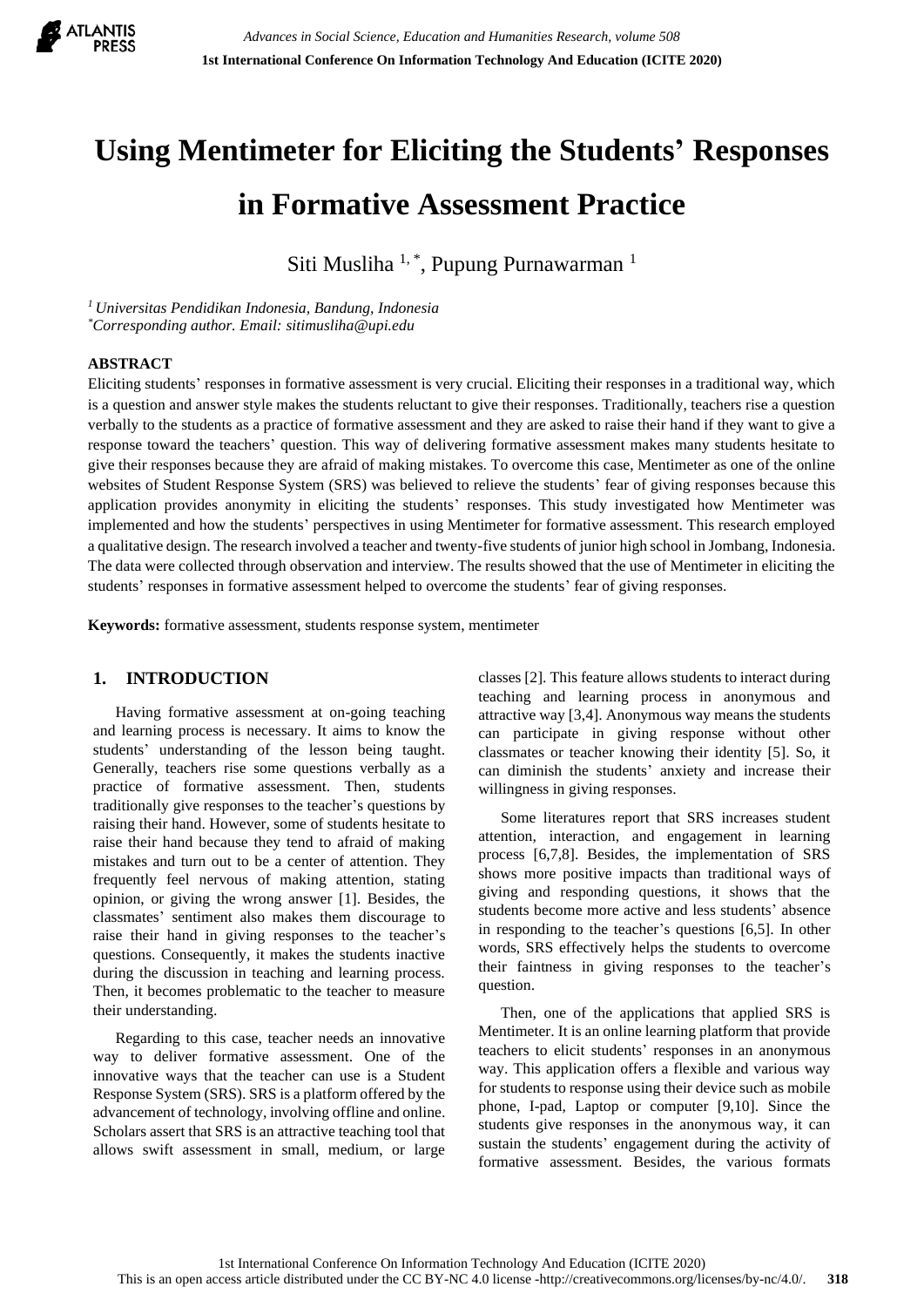offered by this application support the teacher to solicit students' opinions in form of close ended and open-ended questions.

Mentimeter as a Students Response System (SRS) is believed to be one of the effective ways to assist teachers in eliciting the students' responses. A previous study has investigated the use of Mentimeter for collecting students' responses in the English for Specific Purposes (ESP) and English for Academic Purposes (EAP) classrooms [10]. The study reports that the use of Mentimeter in the EAP/ESP classroom gives potential benefits for the teachers and students, such as increasing interaction and engagement. But, the study lacks of investigating how to implement it and how the students' perception of using Mentimer for assessing their learning. Thus, to fill this gap, this present study was aimed to investigate how Mentimeter was implemented and how students' perceptions in using Mentimeter for eliciting their responses in formative assessment.

#### **2. LITERATURE REVIEW**

Formative assessment, in the field of teaching and learning, can be a useful aspect for the teachers and students. For the teachers, it can be as a consideration to give or develop instructions for the next material. Besides, it helps the teachers to decide whether the teaching should move to the next material or stay in the same material [11]. Meanwhile, for the students, formative assessment can be used as reflection for themselves in having the next lesson.

Defining formative assessment, literatures define formative as a mean of shaping or forming the students' capabilities and skills with the purpose of supporting them to continue the process of development [12,13]. Formative assessment is an assessment given during or ongoing process of students' learning [13,11]. It is used to monitor how well that learning process is working [14] and how far the students have mastered the lesson being taught. Furthermore, formative assessment aims to know how well the students understanding and mastering the material being taught without any grades [14]. In conclusion, formative assessment delivers for checking the students understanding and mastering before moving to the next material.

Formative assessment can be done by using paperbased or computer based or delivered verbally by the teacher. Each of the way mentioned has their own merit and demerit. But, delivering formative assessment verbally such as raising question directly to the class may emerges a problematic issue for the students and teachers. For the students, as common action in Indonesia, raising hand in responding the teacher's questions is needed. It aims to prevent over speaking in the class. Subsequently, raising hand is used as a clue that they want to give responses. However, such this conventional technique of responding teacher questions makes many students reluctant to raise their hand [15]. They hesitate to raise the hand because they feel nervous, afraid of making mistakes, and panic when they become the center of attention. Thus, become matter for the teacher because it will be difficult to assess them and the class will be passive and silent.

As described in the previous paragraph that formative assessment considers as important aspect for the students learning. The students could use the feedback from the teachers and peers in formative assessment as reflection for further learning. Many scholars have investigated the issues of formative assessment [16,17]. These researches report that formative assessment can lead to improvement in learning within the context of the teaching and learning process. However, the feedback will not be gotten by the students if they tend to worry of responding the teacher questions because of raising hand.

Considering this case, teachers need an alternative way to empower the students who tend to reluctant in responding to their questions. Subsequently, eliciting the students' responses in an anonymous way can be one of the alternative solutions that teachers can use to overcome the students' reluctance to respond to the teachers' questions. So, the students do not need to worry about making mistakes. In the past, teacher use Card Response System (CRS) [18] to collect the students' responses in order to prevent students' absence in gi ving comments or answer to the teachers' questions. But, in this modern era, the advancement of technology offers online website that can elicit students' responses in anonymous ways called Mentimer. Menitimer as Students Response System (SRS) is an online web-site that can support the students to give responses in anonymous way. This SRS is believed can help increasing the students' willingness in giving responses and decreasing their anxiety. Thus, conducting research dealing with empowering students' reluctant in giving responses by Using Students Responses System (SRS) for formative assessment may give new insight to English teachers and education practitioners in general.

The use of SRS in formative assessment gives many benefits for teachers and students. It allows the teacher to recognize concepts and instructions that required further explanation and also the students would profit from using this formative feedback in their on-going learning process [4]. Besides, the integration of SRS could improve formative assessment. The SRS assists the students to give responses in anonymous way so they will not more hesitate in giving responses. They could use their mobile phone, I-pad, laptop or computer in collecting their responses. Consequently, the opportunity of the students' absence in giving responses will be less.

There are various online digital alternatives of SRS proposed by the advancement of technology. These digital systems offer diverse ways for students to give response using their smartphone or computer. The SRS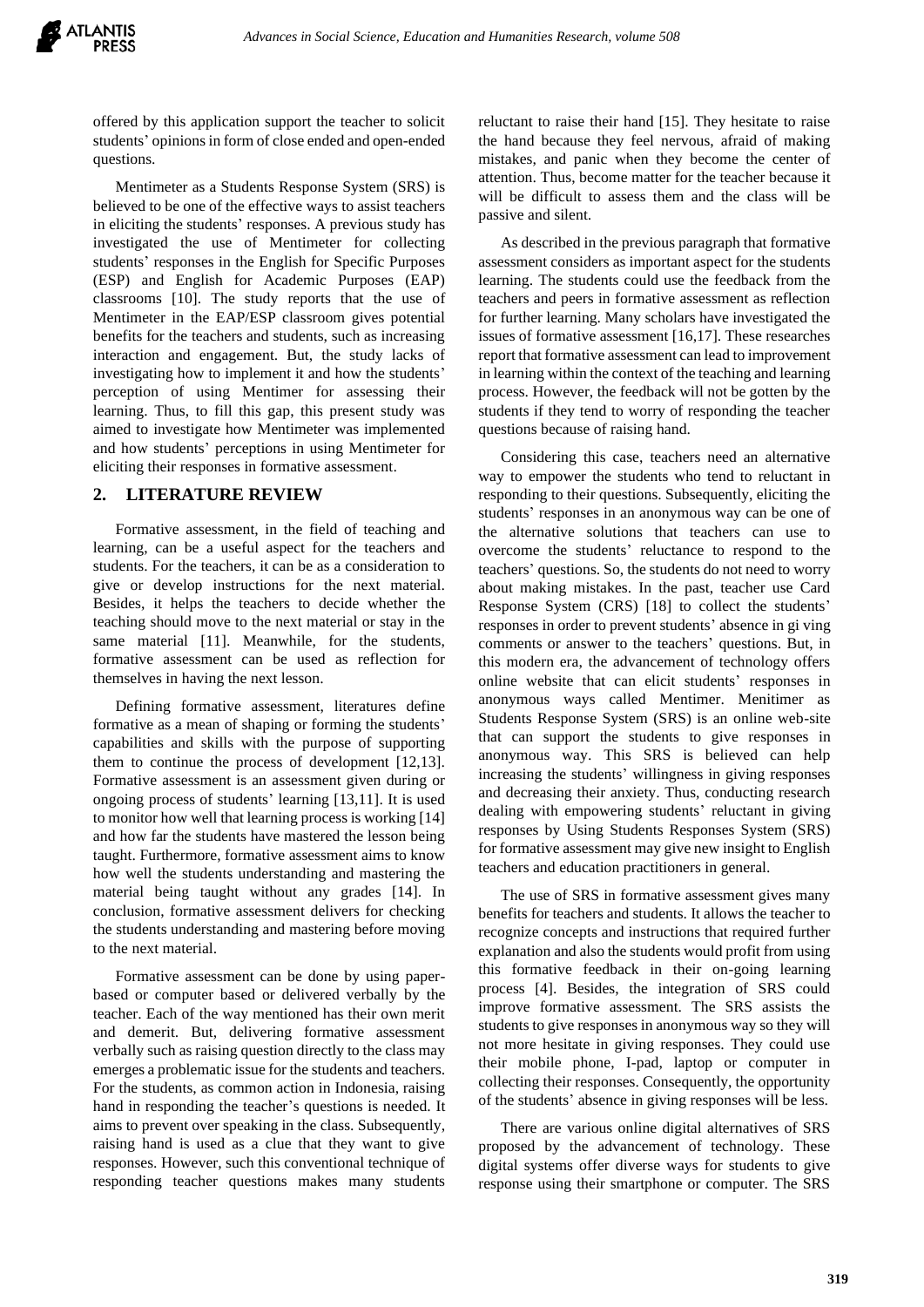includes Poll Everywhere, GoSoapBox, Kahoot, and Mentimeter. These applications provide a format of giving responses in anonymous ways [19]. However, these applications have individual advantages and limitations. Poll everywhere and GoSoapBox have a diverse range of questions formats, but the free version of Poll Everywhere limits the number of participants to 25 and GoSoapBox to 30 [10]. This application will not applicable in Indonesian class as the number of the students are generally more than 30 students. Then, Kahoot provides a game-based learning platform with generated multiple-choice quizzes. It has limitations in the types of questions format. However, Mentimeter provides a wide range of questions format and unlimited number participants. Due to this wide range question formats and unlimited number of participants, it is believed that Mentimeter has greater potential in eliciting the students' responses in formative assessment.

There are some related studies deliberating the use of SRS and Mentimeter. The first was a study from [20]. The study was aimed to discover the use of Classroom Response System (CRS) another terminology of Students Response System (SRS) to increase classroom Interactivity. This study conducts a mixed-method study. A post-test and pre-test design were used to examine the effects of a CRS on interactivity in the classroom. The result of the study shows that CRS can significantly improve classroom interactivity.

The second study was written by Mork [21]. This study aimed to investigates the use of Students Response System (SRS) in Japanese EFL classrooms. The technology used of SRS was Socrative. The study asserts that the use of Socrative in their process of teaching and learning is generally perceived positively. The survey of enjoyment showed that most of the students were enjoyed using Socrative. They found that Socrative is userfriendly and is believed to be useful for their English studies.

The third related study is written by Vallely and Gibson [22]. The study reports the advantages and disadvantages of using Mentimeter. The advantages of using Mentimeter are creating friendly environment during discussion to the students because they can contribute to give responses in non-judgmental environment as they give responses anonymously and enabling teacher to develop and shape learning material and assessment. Then, disadvantages of the use of Mentimeter are; the students unable to retrieve or edited their responses once they have submitted their answer and it is difficult to measure who does not understand to the lesson being taught because they vote anonymously.

Those are some researchers relate to the use of SRS and Mentimeter in the teaching and learning process. Those researchers investigate the use of SRS and Mentimeter in increasing the students' engagement and enjoyment during teaching and learning process.

However, this research investigated the use of Mentimeter for eliciting the students' responses in formative assessment

## **3. METHOD**

This present study used qualitative approach [23]. It aimed to investigate how teacher implemented Mentimeter for eliciting students' responses in formative assessment and how was the students' comment and response toward the use of Mentimeter. The data were collected through an observation and interview. An observation was done during teaching and learning process using Mentimeter for delivering formative assessment. While conducting an observation as nonparticipant observer, the researcher took field notes for documentation.

Semi-structured interview was done to know the teacher's view and the students' comments and response toward the use of Mentimeter for eliciting their responses in formative assessment. The researcher, during the interview session, remained free to build a conversation, to explore, and to investigate into information that would elucidate and illuminate the research. Teacher and students were interviewed in their first language (Bahasa Indonesia) by the researcher in order to make friendly environment during interview. With the approval of the information, all the participants were recorded and transcribed. It was transcribed into English.

The participant of this study was the teacher and students of year eight in one of junior high school in Jombang, East Java, Indonesia. They are an EFL teacher and twenty-five students involved in this study. They were selected as participant by using purposive sampling.

In analysing the data there were some steps done by the need of the test and the teacher preference. There are various types of question and quiz slides that the teacher can the researcher adapted from Hacth and Farhady [24] procedures. There were collecting data, coding the data, customization options, which are worth looking at when it has displaying the data, and drawing the data. The data were collected through an observation and interview with both the teacher and students. For the interview data, it was transcribed verbatim. Moreover, to ensure the validity of interview transcripts [25], the data was showed back to the participants for confirmation and validation.

The participants were requested to elaborate their comments and remarks to confirm that the transcripts accurately reflected their points of view. After the verification and validation of interview transcripts. An inductive analysis was employed in which pattern, themes, and categories of analysis [23] were extracted from the data. Initially, the researcher read the transcripts to formulate a tentative understanding. Then, in subsequent reading, the researcher attempted to confirm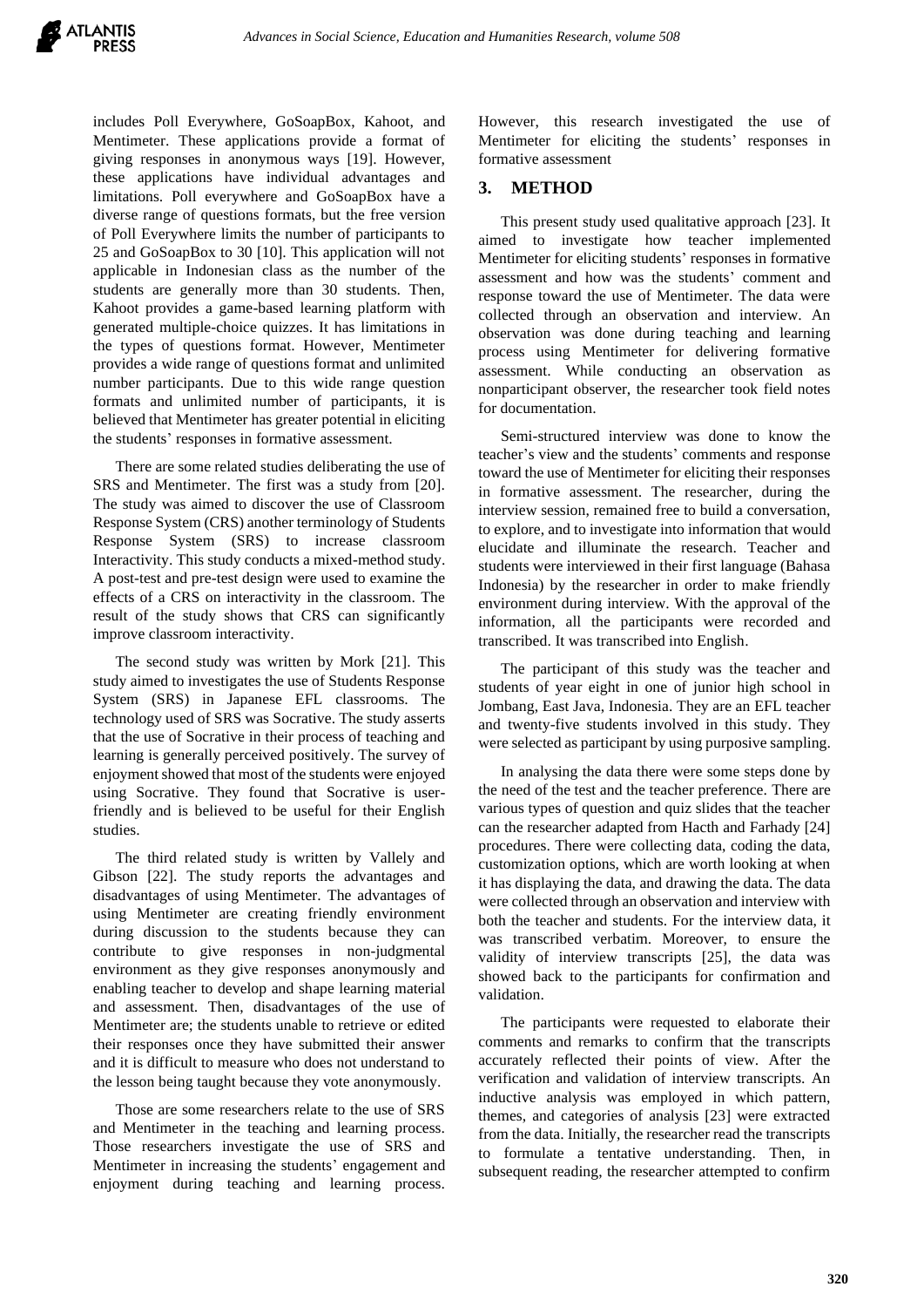the understanding. As a part a part of verification, the researcher reread the data and initial categories have revised as a result of several verification.

Displaying the data was done after completing the two previous steps. The data were displayed in the term of narratives. Afterward, the researcher made an interpretation of the result by reflecting personally on the impression of the findings and the literatures that could enlighten the findings.

### **4. RESULT AND DISCUSSION**

# *4.1. The Overview of The Implementation of Mentimeter*

Mentimeter is an online website of Students Response System (SRS) that teacher can use to create interactive presentations of the question for formative assessment. It provides real-time input from students with live polls and quizzes. It is available in all web browser. Teachers and students can access it by using computer or mobile phone. Teachers can create the questions for formative assessment in term of polls, quizzes, or world could. In creating the test there are some steps that should be followed by the teachers. The first is registering an account. The second is choosing the types of questions format. The third is typing the questions in the format chosen. The forth is displaying the questions to get code.

Firstly, the teacher needs to register in the official website of Mentimeter to have an account for creating the test presentation of the formative assessment. It is available in *https://www.mentimeter.com/* (Figure 1).



**Figure 1 Mentimeter Registration form**

Once the teacher has registered in the website, the teacher can make new presentation for delivering the test. Teacher could make more than one type of presentation format depends on the need of the test and the teacher preference. There are various types of question and quiz slides that the teacher can choose (see Figure 2). Each of these types have their own customization options, which are worth looking at when it has been created.

Teacher could use up to three quiz slides in a presentation. If the teacher wants to make more questions, teacher need to make other new slides. Then, teacher can specify as many correct answers as the teacher wants, and set the amount of time the teacher wants students to answer the questions. When the teacher set a certain amount of time for students to answer, it would stop directly when the time was passed. The next the teacher need to type the test in the format slide that has been chosen (Figure 3).

| Popular question types 7 |                    |              |
|--------------------------|--------------------|--------------|
| Multiple Choice          | NET.<br>Word Cloud | Open Ended   |
| 蒜<br>ficoles             | <b>Fituralcing</b> | Image Cholce |
| <b>Q&amp;A</b>           |                    |              |
| Quiz Competition 7       |                    |              |
| 疆                        | التتنا             |              |
|                          | <b>Type Answer</b> |              |

**Figure 2 Types of the Slides**

| <b>MARKETONS</b> | This for design manufacturers and the contact of 1994.                                                |     | for the County      |               |     |
|------------------|-------------------------------------------------------------------------------------------------------|-----|---------------------|---------------|-----|
| A                | Multiple Choice                                                                                       | men | Transport St.       |               |     |
|                  |                                                                                                       |     | Mataly Osme         |               | T B |
|                  |                                                                                                       |     | taking korana       |               |     |
|                  |                                                                                                       |     | Gove 1              |               |     |
|                  |                                                                                                       |     | Opinari.            |               |     |
|                  |                                                                                                       |     | Upto 2              |               |     |
|                  |                                                                                                       |     | Datas: 3            |               |     |
|                  | $\frac{1}{\tan x}$<br>$\frac{1}{(\mathbf{q}_{\text{max}})^2} = \frac{1}{(\mathbf{q}_{\text{max}})^2}$ |     |                     | $v$ Add       |     |
|                  |                                                                                                       | i   | <b>Read basic 7</b> |               |     |
|                  |                                                                                                       |     | 点<br>m              | $\frac{0}{1}$ | ė   |
|                  |                                                                                                       |     |                     |               |     |
|                  | the participance in a participance of the AF and                                                      |     | ×                   |               |     |

**Figure 3 The Slide Format for Typing the Test**

After inserting the question to the format slide, teacher can choose the type of the result display. For multiple choice format slide, it can be displayed inform of bars, donut, pie, and dots. After the three steps has been done. The teacher could show the presentation using the class computer or projector.



**Figure 4 Mentimeter Presentation Form**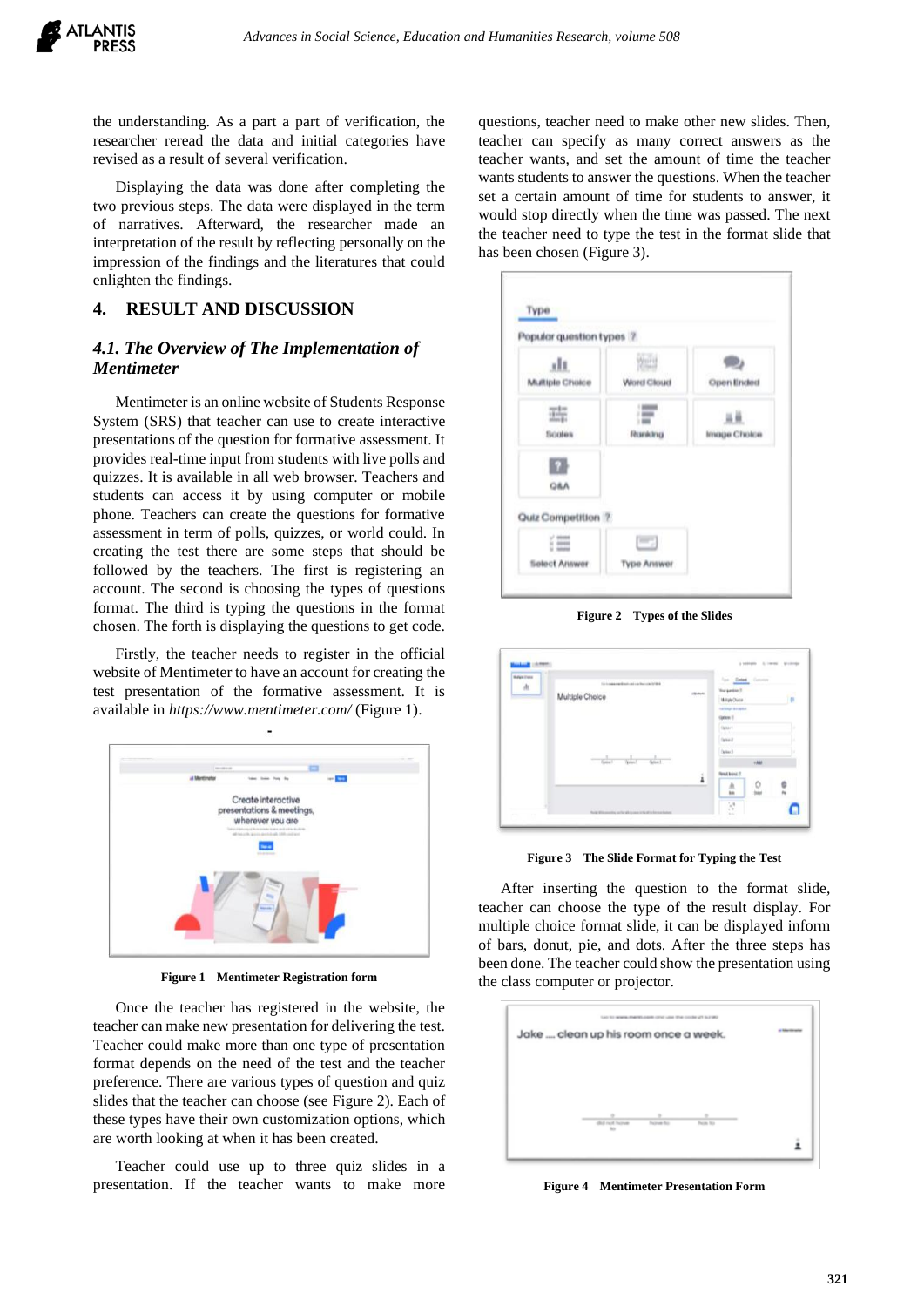When the presentation appears, the application instantly shows a unique code (see figure 4). The unique code is used for the students to enter to the application and to give responses to the teachers' questions displayed in the presentation. After the students have the code, they can go to https://www.menti.com/ on their device and enter the code to join the presentation in their device. By using this code, the students do not need to have account to join the teacher's presentation. They would directly enter to the teachers' presentation after entering the code. Once they have joined the teacher presentation, the questions prepared by the teacher would appear. In this time, the students require to type their responses



**Figure 5 The Result of the Students' Responses Display**

Then, their responses directly showed on the teachers' screen or projector (see figure 5). However, the students' responses remain anonymous. So, the students have not to feel worry toward their responses. They could give their responses confidently without thinking of the sentiment of the peers. But they could not edit their answer once they have submitted their responses. Teacher could move to next question after all the students have submitted the responses for the previous question. At the end of the presentation, all responses are directly saved on the system and the teacher could download it for assessment data.

# *4.2. The Implementation of Mentimeter for Formative Assessment*

Implementing Mentimeter for formative assessment helped the teacher to make attractive and effective test for the students. Besides, it could increase students' engagement in the assessing process and provide direct feedback on their comprehension of the lesson and support the active involvement in the learning process by discussing the responses given to the questions [26,27]. However, a study argues that using Mentimeter for assessing students learning did not improve students' learning outcomes [28]. In other word, the use of Mentimeter in formative assessment increases the students' self-willingness and engagement in giving responses but it does not increase the students' learning outcome.

Furthermore, there were a number of beneficial impacts found in implementing Mentimeter for eliciting the students' responses in formative assessment. First, the students were more accountable to collect their responses as teacher could monitor how many students has collected responses. So, it would avoid the students' absence in giving responses to the teacher's questions. Second, the anonymity served by Mentimeter helped the students to overcome their fear of giving responses. This finding is in line with Sullivan [29] study, it reported that collecting students' responses in anonymous way assuaged students' anxiety of awkwardness in front of their peers and teachers. It can be stated that Mentimeter can effectively help the students to decrease their distress of giving responses toward the teacher's question. Third, immediate result displayed of students' responses could help the students determining their understanding of the lesson discussed. It supported by the findings on Bartsch and Murphy [3] research. They stated that students were better in doing determination whether they understand or not toward the lesson being taught by considering the cumulative result of all the students responses displayed in teacher's screen.

Despite of the benefits of the implementation of Mentimeter, there were challenges faced by both the teacher and the students. The challenges are technologybased challenges, teacher-based challenges, and students-based challenges. First, technology-based challenges, the teacher and students got lost of the network connection and the server was down during the implementation of Mentimeter since Menitmeter is online SRS offered by website engine. Second, teacherbased challenges, there were some aspects that the teacher needed more attention in implementing the Mentimeter, such the content of the questions. It could be the challenges for the teacher because it needed more effort to prepare before delivering it to the students. This is consistent with the finding of Campbell and Monk's study [30], teachers demand to be more creative and innovative in delivering the questions for formative assessment. The questions should allow the students to establish their understanding at the time they answer the questions. Furthermore, the teacher had to make sure that there was no lack of content coverage. Besides, the teacher should also have a plane after having the students' responses, such as what will be done next, what is going to be discussed next with the result of responses. It prevents from lack responses in discussing the students' responses. The last, students-based challenges, the students were unfamiliar to Mentimeter so they faced difficulties and fell confused in operating it. Therefore, it needed time to introduce it to the students before utilizing it.

Another challenge of the use Mentimeter dealt with the cost. The teachers and students need devices (i.e. smartphone, iPad, Laptop, computes) for supporting the activity which needs amount of charge for acquiring it. Besides Mentimeter is not free online platform so it needs amount of money to subscribe it. If the teacher utilizes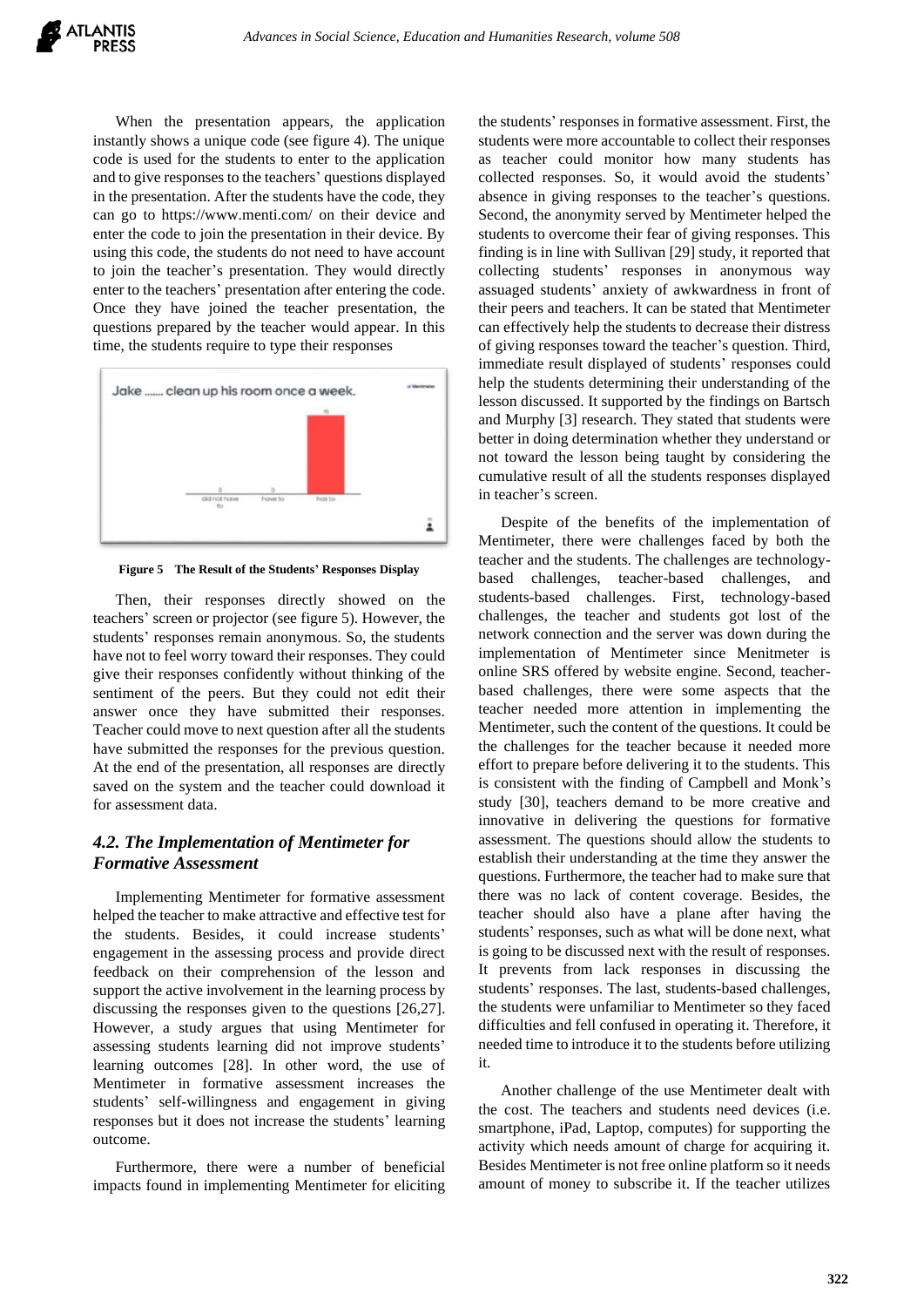

this Mentimeter in free account, there is limitation number in each format of slides. But the teacher can make new presentation as many as he wants. Consequently, if the teacher wants to have unlimited access of this Mentimeter, he should change it into pro account which needs amount of money to pay for it.

### *4.3. Students' Attitude Toward Mentimeter*

Many students were initially uncertain about how to use Mentimeter in giving their responses, some of them showed confused expressing at the beginning of the tutorial but, at the same time, they showed their curiosity of this online application. Then, during the implementation, the students' attitude toward Mentimeter were showing positive. Students rated the formative assessment using Mentimeter as more interactive, fun, interesting, and entertaining. The same positive attitudes are also reported by the previous studies using students' response system such as Mentimer [31,32,9]. These studies revealed that the students' performance in giving responses to the teachers' question was improved, they tend to be more active in joining the discussion.

As important, students also rated the delivery of formative assessment as more helpful for them since they do not need to add their identity for giving responses. Since the students give responses to the teacher' questions anonymously, they felt more comfortable in using Mentimeter for eliciting their responses in formative assessment. This is in line with the result of the study by Latham and Hill [5]. The study asserts that the students prefer give their responses for anonymity. On the other hand, the students, because of their youth, have a self-possessed and comfort with using all new technologies since their daily life is familiar with the enhancement of technology. Furthermore, the convenience in using technology is core aspect in creating effective learning activity [33].

Students' were interested in using Mentimeter because of some reasons. Fisrt, they found that the use of Mentimeter in formative assessment is fascinating. It is fascinating because they can directly see the result of the overall class responses after they submit their responses. From this case, the students can instantly imagine the right or the wrong answer of the teachers' questions by looking at the result of the responses displayed in teacher's screen. Second, they found that using Mentimeter was efficient to conduct formative assessment as they did not need to write in the paper to collect their responses. They only needed to type in their devices then the answer would directly show in the teacher's screen. Meanwhile, they thought that the traditional techniques of collecting the students' responses is time consuming. It is time consuming because they need to write in the paper or they need to speak one by one to give their responses. In line with a study of Olson and McDonald [34], the study asserts that individualized feedback is laborious. Then, it needs amount of time to know overall the students' responses and need much effort to give feedback directly.

Furthermore, the students agreed that Mentimeter was helpful. It helped to overcome their fear in giving responses as they did not need to give their identity when joined and collected their responses. Then, it also supported them to get real time feedback from the teachers and peers. They did not need to wait other time to get feedback. Therefore, they could use the feedback for self-learning reflection for the next lesson.

## **5. CONCLUSION**

The findings of the present study indicate that Mentimeter has strengths and weaknesses when it is implemented in formative assessment. The strengths of using this application is making the delivery of formative assessment more fascinating and efficient. Besides, it makes the environment of learning process becoming more interesting, fun, and entertaining. Students can be more comfortable in giving their responses to the teacher's questions as they do not need to share their identity. Then, the weaknesses of using this application are dealing with the internet connection as this application is online learning platform. Teacher and students need to have good internet connection to implement this website application.

Furthermore, there are also challenges faced by both the teachers and students in implementing this application. They are technology-based challenges, teacher-based challenges, and student-based challenges. Generally, the students show positive attitudes towards the use of Mentimeter in eliciting their responses formative assessment. They can increase the students' engagement in giving responses in formative assessment and help the students to overcome their anxiety of making mistakes in giving their responses as they submit the responses in anonymous way.

Regarding to the findings of the study, some of considerations in implementing Mentimeter in teaching and learning process are suggested. First, in utilizing Mentimeter, a high quality of connection and technology tools are needed. Preparing those stuff before implementing Mentimeter will increase the satisfactory utilization of using it. Second, to avoid students' challenges in using Mentimeter, introducing Mentimeter thoroughly and pleadingly before the activity is recommended.

### **REFERENCES**

[1] Shaffer, D. M., & Collura, M. J. (2009). Evaluating the effectiveness of a personal response system in the classroom. Teaching of Psychology, 36(4), 273-277.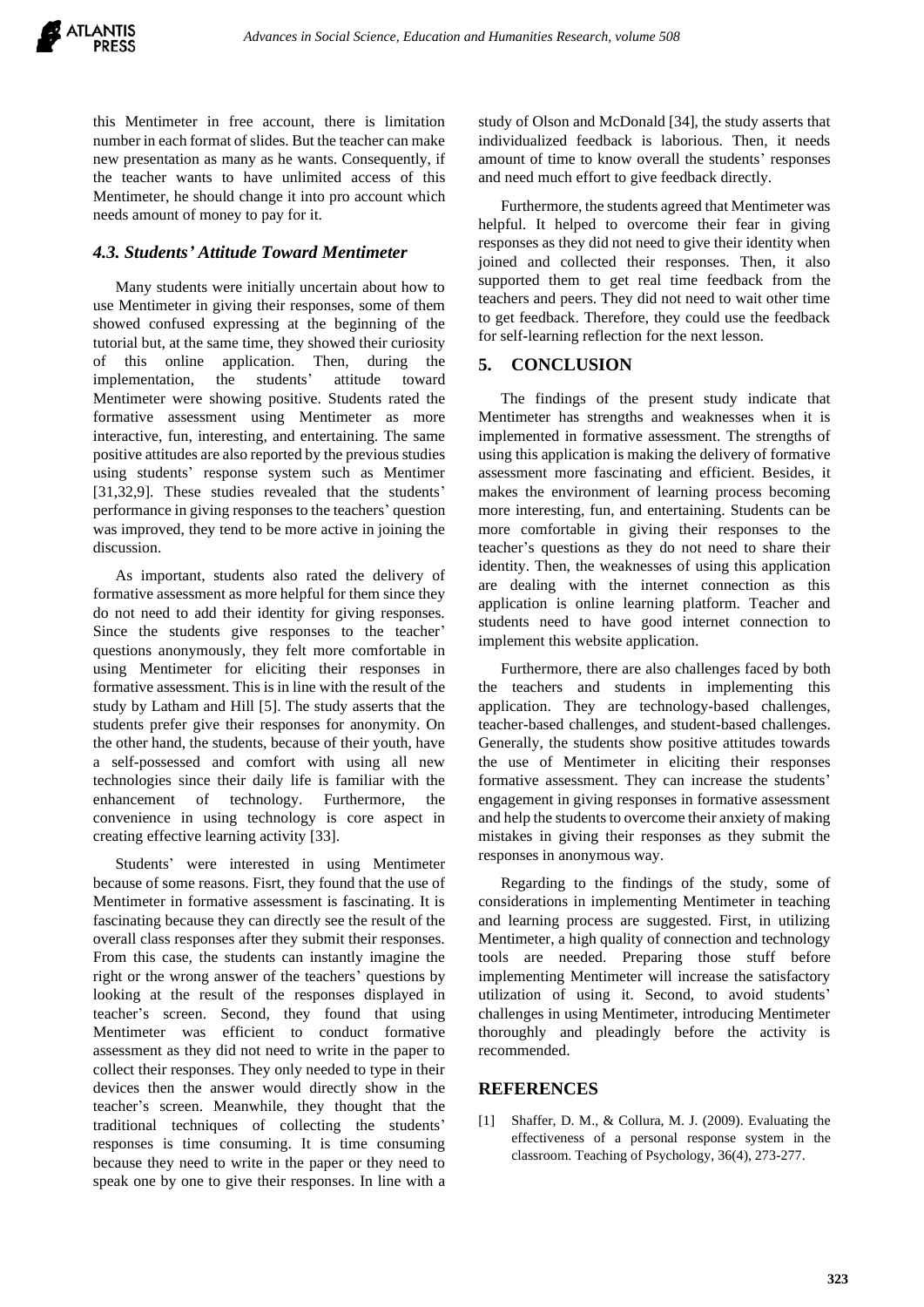- [2] Richardson, A. M., Dunn, P. K., McDonald, C., & Oprescu, F. (2015). CRiSP: an instrument for assessing student perceptions of classroom response systems. Journal of Science Education and Technology, 24(4), 432-447.
- [3] Bartsch, R. A., & Murphy, W. (2011). Examining the effects of an electronic classroom response system on student engagement and performance. Journal of Educational Computing Research, 44(1), 25-33.
- [4] Thapar-Olmos, N., & Seeman, S. R. (2018). Piloting Classroom Response Systems in Graduate Psychology Courses. Journal of Educational Technology Systems, 47(2), 193-204.
- [5] Latham, A., & Hill, N. S. (2014). Preference for anonymous classroom participation: Linking student characteristics and reactions to electronic response systems. Journal of Management Education, 38(2), 192- 215.
- [6] Fortner-Wood, C., Armistead, L., Marchand, A., & Morris, F. B. (2013). The effects of student response systems on student learning and attitudes in undergraduate psychology courses. Teaching of Psychology, 40(1), 26-30.
- [7] Firsing III, S. L., Yannessa, J. F., McGough, F. A., Delport, J., Po, M. C., & Brown, K. (2018). Millennial Student Preference of Audience Response System Technology. Pedagogy in Health Promotion, 4(1), 4-9.
- [8] Cheng, L. T., & Wang, J. W. (2019). Enhancing learning performance through classroom response systems: The effect of knowledge type and social presence. The International Journal of Management Education, 17(1), 103-118.
- [9] Skoyles, A., & Bloxsidge, E. (2017). Have you voted? Teaching OSCOLA with Mentimeter. Legal Information Management, 17(4), 232-238.
- [10] Moorhouse, B. L., & Kohnke, L. (2020). Using Mentimeter to Elicit Student Responses in the EAP/ESP Classroom. RELC Journal, 0033688219890350.
- [11] Murray. D. E. & Crishtison, M. A. (2011). What English Language Teachers Need to Know Volume II Facilitating Learning. New York: Routledge
- [12] Brown, H. D. (2004). Language Assessment Principles and Classroom Practices. Longman
- [13] Scarino, A. & Liddicoat, A. (2009). Teaching and Learning Languages. Australia: Commonwealth of Australia.
- [14] Carr, N. T. (2011). Designing and Analyzing Language Tests. OUP Oxford.
- [15] Graham, C. R., Tripp, T. R., Seawright, L., & Joeckel, G. (2007). Empowering or compelling reluctant participators using audience response systems. Active Learning in Higher Education, 8(3), 233-258.
- [16] Vásquez, A., Nussbaum, M., Sciarresi, E., Martínez, T., Barahona, C., & Strasser, K. (2017). The Impact of the Technology Used in Formative Assessment: The Case of

Spelling. Journal of Educational Computing Research, 54(8), 1142-1167.

- [17] Elmahdi, I., Al-Hattami, A., & Fawzi, H. (2018). Using Technology for Formative Assessment to Improve Students' Learning. Turkish Online Journal of Educational Technology-TOJET, 17(2), 182-188.
- [18] Kellum, K. K., Carr, J. E., & Dozier, C. L. (2001). Response-card instruction and student learning in a college classroom. Teaching of Psychology, 28(2), 101- 104.
- [19] Kohnke, L. (2019). GoSoapBox–Encourage Participation and Interaction in the Language Classroom. RELC Journal, 0033688219872570.
- [20] Siau, K., Sheng, H., & Nah, F. H. (2006). Use of a classroom response system to enhance classroom interactivity. IEEE Transactions on Education, 49(3), 398-403.
- [21] Mork, C. M. (2014). Benefits of using online student response systems in Japanese EFL classrooms. JALT CALL Journal, 10(2), 127-137.
- [22] Vallely, K. S. A., & Gibson, P. (2018). Engaging students on their devices with Mentimeter. Compass: Journal of Learning and Teaching, 11(2).
- [23] Creswell, J. W. (2012). Educational Research: Planning, Conducting and Evaluating Quantitative and Qualitative Research. Pearson.
- [24] Hatch, E. & Farhady, H. (1982). Research Design and Statistics. Newbury House Publishers, Inc.
- [25] Denzin, N. K., & Lincoln, Y. S. (Eds.). (2008). Strategies of qualitative inquiry (3rd ed.).
- [26] Karakostas, A., Adam, D., Kioutsiouki, D., & Demetriadis, S. (2014, November). A pilot study of QuizIt: The new android classroom response system. In 2014 International Conference on Interactive Mobile Communication Technologies and Learning (IMCL2014) (pp. 147-151). IEEE.
- [27] Dunn, P. K., Richardson, A., Oprescu, F., & McDonald, C. (2013). Mobile-phone-based classroom response systems: Students' perceptions of engagement and learning in a large undergraduate course. International Journal of Mathematical Education in Science and Technology, 44(8), 1160-1174.
- [28] Jones, S. J., Crandall, J., Vogler, J. S., & Robinson, D. H. (2013). Classroom response systems facilitate student accountability, readiness, and learning. Journal of Educational Computing Research, 49(2), 155-171.
- [29] Sullivan, R. (2009). Principles for constructing good clicker questions: Going beyond rote learning and stimulating active engagement with course content. Journal of Educational Technology Systems, 37(3), 335- 347.
- [30] Campbell, C., & Monk, S. (2015). Introducing a learner response system to pre-service education students: Increasing student engagement. Active Learning in Higher Education, 16(1), 25-36.